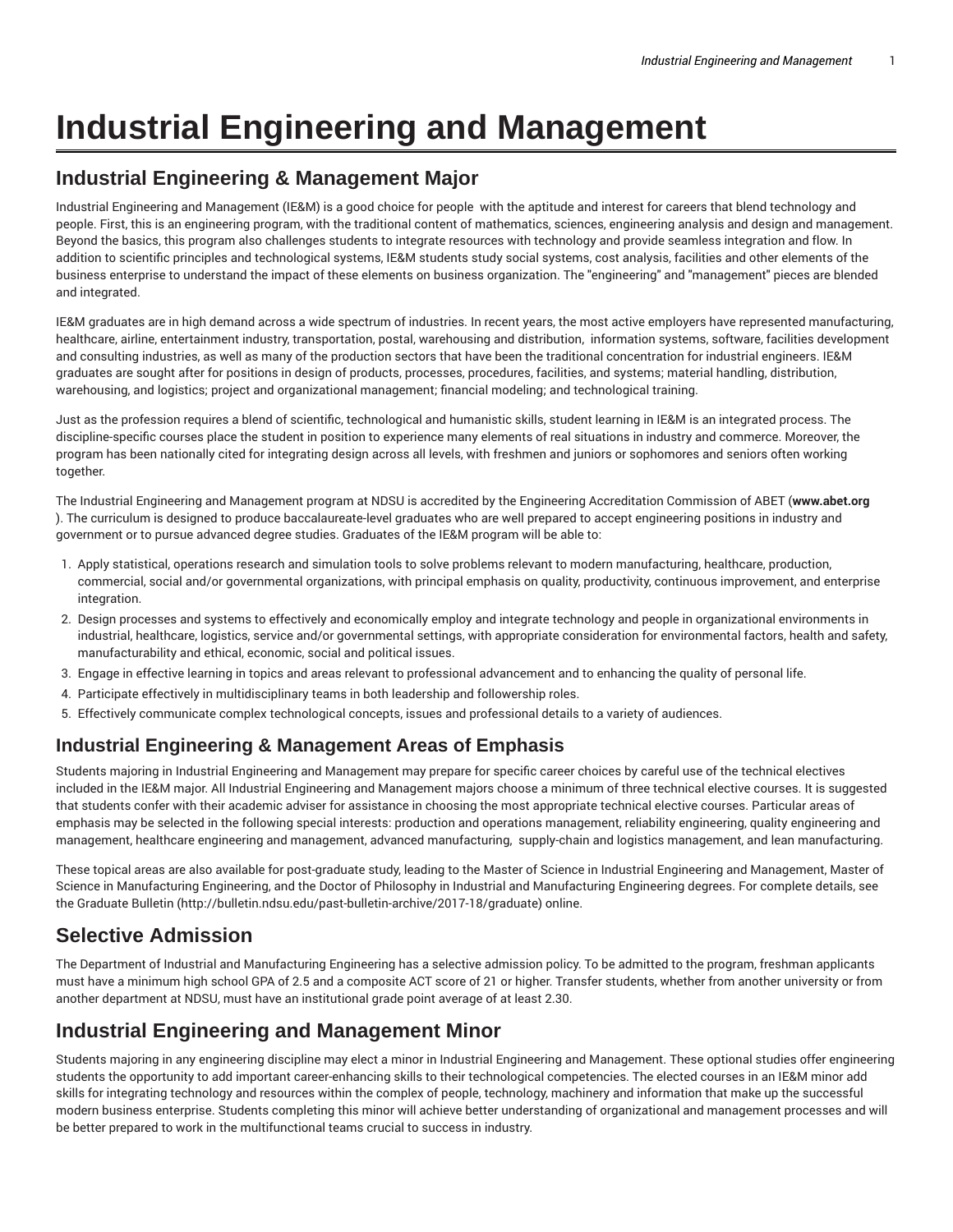Minor in IE&M require a minimum of 18 credits. The foundation requirements for the IE&M minor are:

- IME 111 Introduction to Industrial and Manufacturing Engineering
- IME 311 Work/Station Design and Measurement

The remaining 12 credits must be selected from a list of approved IME 300- and 400-level courses for which prerequisites are in place.

Interested students are encouraged to visit the IME Department for advice on course selection to best suit their career interests. Students must complete the graduation requirements for another engineering major before the designation of the IE&M minor will be placed on their transcripts.

## **Industrial Engineering & Management Sequence for Non-Majors**

The practices and procedures learned in the Industrial Engineering & Management major are universally applied in public and private organizations of all kinds. IE&M courses are available as electives for students majoring in other programs including engineering, computer science, mathematics, sciences, business administration, cereal science, and agricultural economics. Courses recommended for non-majors are:

| <b>IME 311</b> | Work/Station Design and Measurement           | 3       |
|----------------|-----------------------------------------------|---------|
| <b>IME 440</b> | <b>Engineering Economy</b>                    | $2 - 3$ |
| <b>IME 450</b> | Systems Engineering and Management            | 3       |
| <b>IME 451</b> | Logistics Engineering and Management          | 3       |
| <b>IME 452</b> | Integrated Industrial Information Systems     | 3       |
| <b>IME 453</b> | Hospital Management Engineering               | 3       |
| <b>IME 455</b> | Management of People Systems                  | 2       |
| <b>IME 456</b> | Program and Project Management                | 3       |
| <b>IME 460</b> | <b>Evaluation of Engineering Data</b>         | 3       |
| <b>IME 461</b> | <b>Quality Assurance and Control</b>          | 3       |
| <b>IME 462</b> | <b>Total Quality In Industrial Management</b> | 3       |
| <b>IME 463</b> | <b>Reliability Engineering</b>                | 3       |
| <b>IME 470</b> | <b>Operations Research I</b>                  | 3       |
| <b>IME 480</b> | Production and Inventory Control              | 3       |
| <b>IME 482</b> | <b>Automated Manufacturing Systems</b>        | 3       |
| <b>IME 485</b> | Industrial and Manufacturing Facility Design  | 3       |
|                |                                               |         |

# **Major Requirements**

## **Major: Industrial Engineering & Management**

**Degree Type: B.S.I.E.Mgt. Required Degree Credits to Graduate: 131**

#### **General Education Requirements for Baccalaureate Degree**

- A list of approved general education courses is available here (http://bulletin.ndsu.edu/past-bulletin-archive/2017-18/academic-policies/ undergraduate-policies/general-education/#genedcoursestext) .
- General education courses may be used to satisfy requirements for both general education and the major, minor, and program emphases, where applicable. Students should carefully review the major, minor, and program emphases requirements for minimum grade restrictions, should they apply.

| Code                                                 | <b>Title</b>                           | <b>Credits</b> |
|------------------------------------------------------|----------------------------------------|----------------|
| Communication (C)                                    |                                        | 12             |
| <b>ENGL 110</b>                                      | <b>College Composition I</b>           |                |
| <b>ENGL 120</b>                                      | <b>College Composition II</b>          |                |
| COMM <sub>110</sub>                                  | <b>Fundamentals of Public Speaking</b> |                |
| Upper Division Writing <sup>+</sup>                  |                                        |                |
| <b>Quantitative Reasoning (R)</b> <sup>†</sup>       |                                        | 3              |
| Science and Technology (S) <sup><math>+</math></sup> |                                        | 10             |
| Humanities and Fine Arts (A) <sup>+</sup>            |                                        | 6              |
| Social and Behavioral Sciences (B) <sup>+</sup>      |                                        | 6              |
| Wellness (W) $^{\dagger}$                            |                                        | 2              |
| Cultural Diversity (D) <sup>*†</sup>                 |                                        |                |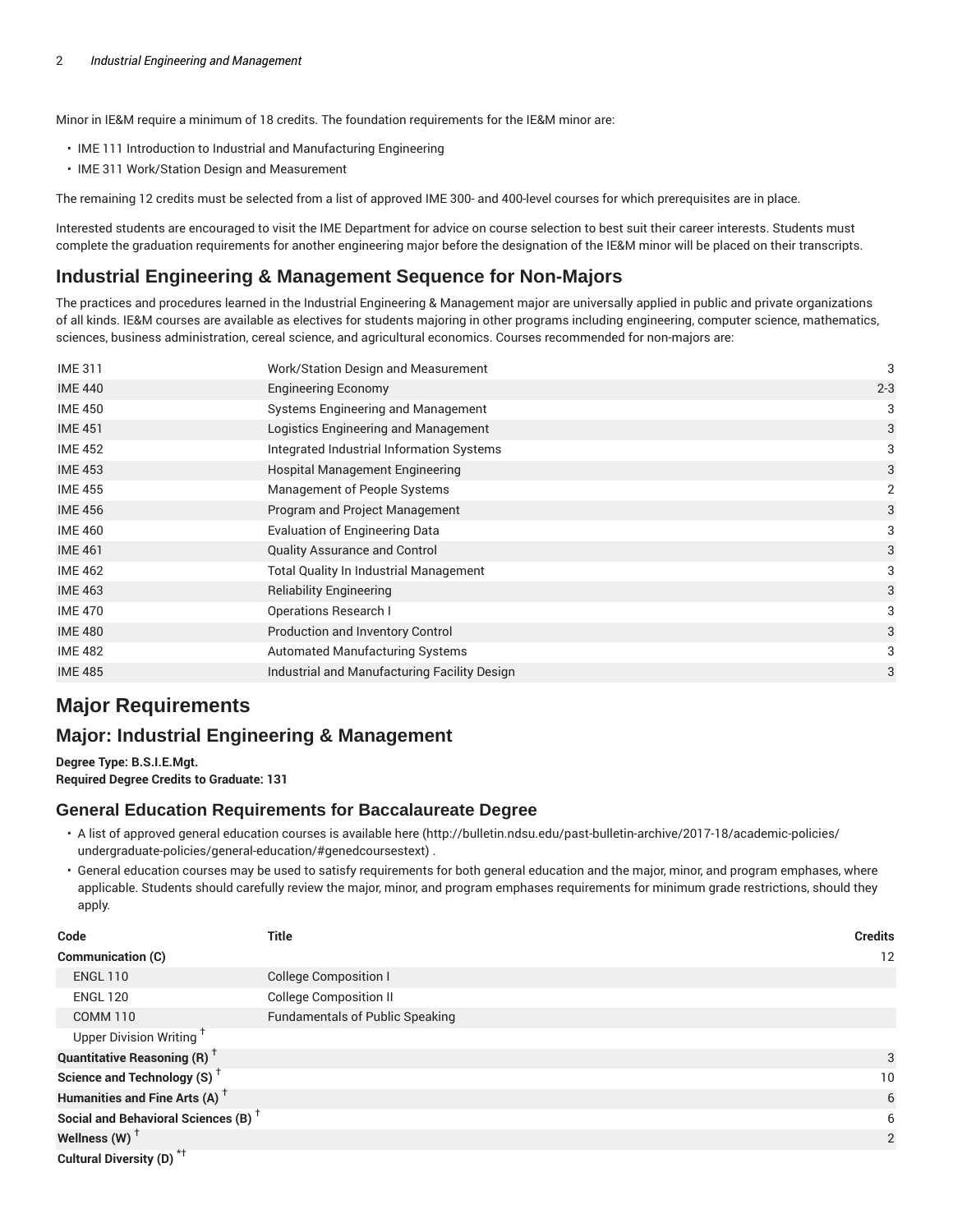#### **Global Perspectives (G)** \*†

#### Total Credits 39

- \* May be satisfied by completing courses in another General Education category.
- † May be satisfied with courses required in the major. Review major requirements to determine if a specific upper division writing course is required.

## **Major Requirements**

| Code                                                                 | <b>Title</b>                                                                            | <b>Credits</b> |
|----------------------------------------------------------------------|-----------------------------------------------------------------------------------------|----------------|
| <b>Industrial Engineering &amp; Management Core Requirements</b>     |                                                                                         |                |
| <b>IME111</b>                                                        | Introduction to Industrial and Manufacturing Engineering                                | 3              |
| <b>IME 311</b>                                                       | Work/Station Design and Measurement                                                     | 3              |
| <b>IME 330</b>                                                       | <b>Manufacturing Processes</b>                                                          | 3              |
| <b>IME 440</b>                                                       | <b>Engineering Economy</b>                                                              | 3              |
| <b>IME 450</b>                                                       | Systems Engineering and Management                                                      | 3              |
| <b>IME 456</b>                                                       | Program and Project Management                                                          | 3              |
| <b>IME 460</b>                                                       | <b>Evaluation of Engineering Data</b>                                                   | 3              |
| <b>IME 461</b>                                                       | Quality Assurance and Control                                                           | 3              |
| <b>IME 470</b>                                                       | <b>Operations Research I</b>                                                            | 3              |
| <b>IME 472</b>                                                       | Simulation of Business and Industrial Systems                                           | 3              |
| <b>IME 480</b>                                                       | Production and Inventory Control                                                        | 3              |
| <b>IME 482</b>                                                       | Automated Manufacturing Systems                                                         | 3              |
| <b>IME 485</b>                                                       | Industrial and Manufacturing Facility Design                                            | 3              |
| <b>IME 489</b>                                                       | Industrial and Manufacturing Engineering Capstone                                       | 3              |
| <b>MATH 129</b>                                                      | <b>Basic Linear Algebra</b>                                                             | 3              |
| <b>MATH 165</b>                                                      | Calculus I (May satisfy general education category R)                                   | 4              |
| <b>MATH 166</b>                                                      | Calculus II                                                                             | 4              |
| <b>MATH 259</b>                                                      | Multivariate Calculus                                                                   | 3              |
| <b>MATH 266</b>                                                      | Introduction to Differential Equations                                                  | 3              |
| ME 212                                                               | Fundamentals of Visual Communication for Engineers                                      | 3              |
| <b>ME 221</b>                                                        | <b>Engineering Mechanics I</b>                                                          | 3              |
| ME 222                                                               | <b>Engineering Mechanics II</b>                                                         | 3              |
| <b>CHEM 121</b>                                                      | <b>General Chemistry I</b>                                                              | 4              |
| & 121L                                                               | and General Chemistry I Laboratory (May satisfy general education category S)           |                |
| <b>CHEM 122</b>                                                      | General Chemistry II (May satisfy general education category S)                         | 3              |
| <b>ENGL 321</b>                                                      | Writing in the Technical Professions (May satisfy general education category C)         | 3              |
| <b>ENGR 402</b>                                                      | <b>Engineering Ethics and Social Responsibility</b>                                     | 1              |
| <b>PHYS 252</b>                                                      | <b>University Physics II</b>                                                            | 5              |
| & 252L                                                               | and University Physics II Laboratory (May satisfy general education category S)         |                |
| <b>Industrial Engineering and Management Electives</b>               |                                                                                         |                |
| Computer Science Electives: Select one of the following:             |                                                                                         | 3              |
| <b>CSCI 122</b>                                                      | <b>Visual BASIC</b>                                                                     |                |
| CSCI 126                                                             | <b>Beginning FORTRAN</b>                                                                |                |
| <b>CSCI 160</b>                                                      | Computer Science I                                                                      |                |
| <b>ECE 173</b>                                                       | Introduction to Computing                                                               |                |
|                                                                      | Programming Language: Any programming language course must be approved by your adviser. |                |
| Engineering Science Electives: Select 12 credits from the following: |                                                                                         |                |
| CE 309                                                               | <b>Fluid Mechanics</b>                                                                  | 3              |
| <b>ME 223</b>                                                        | <b>Mechanics of Materials</b>                                                           | 3              |
| ME 350                                                               | Thermodynamics and Heat Transfer                                                        | 3              |
| Select one of the following:                                         |                                                                                         | $3 - 4$        |
| <b>EE 206</b>                                                        | Circuit Analysis I                                                                      |                |
| <b>ECE 275</b>                                                       | <b>Digital Design</b>                                                                   |                |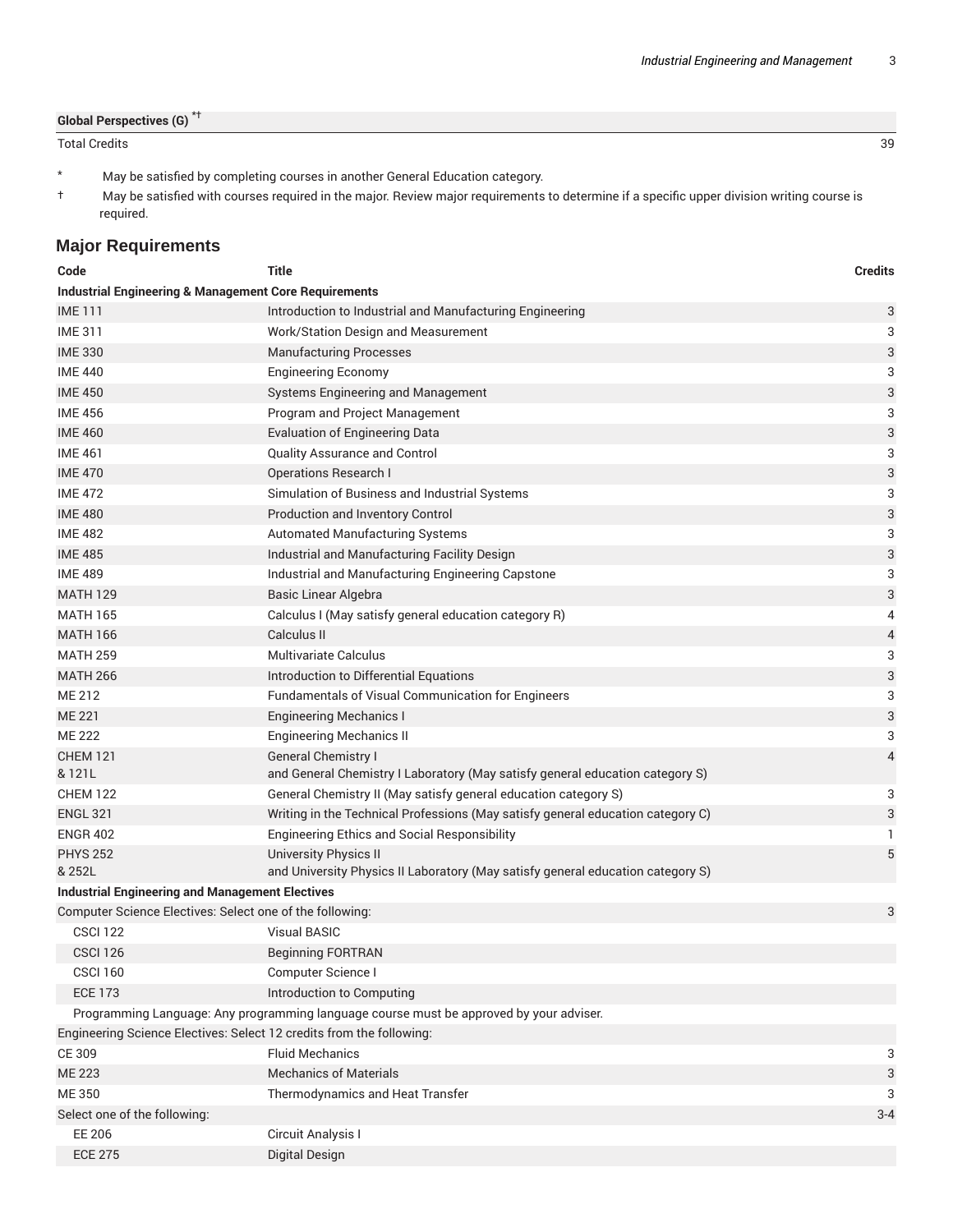| <b>Total Credits</b>                                      |                                                                             | 108-109 |
|-----------------------------------------------------------|-----------------------------------------------------------------------------|---------|
| <b>MIS 320</b>                                            | <b>Management Information Systems</b>                                       |         |
| <b>MRKT 320</b>                                           | <b>Foundations of Marketing</b>                                             |         |
| <b>MGMT 320</b>                                           | <b>Foundations of Management</b>                                            |         |
| <b>BUSN 431</b>                                           | Business Law I-Contracts, Property and Torts                                |         |
| <b>BUSN 340</b>                                           | <b>International Business</b>                                               |         |
|                                                           | Only one of the following 5 courses may be counted as a technical elective. |         |
| <b>IME 463</b>                                            | <b>Reliability Engineering</b>                                              |         |
| <b>IME 462</b>                                            | <b>Total Quality In Industrial Management</b>                               |         |
| <b>IME 455</b>                                            | Management of People Systems                                                |         |
| <b>IME 453</b>                                            | <b>Hospital Management Engineering</b>                                      |         |
| <b>IME 452</b>                                            | Integrated Industrial Information Systems                                   |         |
| <b>IME 451</b>                                            | Logistics Engineering and Management                                        |         |
| <b>IME 433</b>                                            | <b>Additive Manufacturing</b>                                               |         |
| <b>IME 437</b>                                            | <b>Methods for Precision Manufacturing</b>                                  |         |
| <b>IME 432</b>                                            | <b>Composite Materials Manufacturing</b>                                    |         |
| <b>IME 431</b>                                            | <b>Production Engineering</b>                                               |         |
| <b>IME 430</b>                                            | Process Engineering                                                         |         |
| <b>IME 427</b>                                            | Packaging for Electronics                                                   |         |
| <b>IME 411</b>                                            | Human Factors Engineering                                                   |         |
| <b>IME 380</b>                                            | CAD/CAM for Manufacturing                                                   |         |
| <b>IME 335</b>                                            | <b>Welding Technology</b>                                                   |         |
| Technical Electives: Select 9 credits from the following: |                                                                             | 9       |
| <b>ECE 301</b>                                            | <b>Electrical Engineering I</b>                                             |         |
|                                                           |                                                                             |         |

## **Degree Requirements and Notes**

- A student must complete at least 60 semester credits of professional level course work in his/her program while in residence and enrolled in the college. Students transferring into the college from programs with professional accreditation are exempt from this residency requirement but are subject to the residency requirement of NDSU.
- Grades less than 'C' will not be accepted for required courses in CHEM, MATH, and PHYS.
- Students may request approval for other 300-400 level engineering or related courses to be approved as technical electives. To request approval, a student should submit a memo to the IME Department indicating the course of interest and why the course should be approved as a technical elective. This memo will be reviewed by the IME Department Chair for approval.
- 300-400 level BUSN courses require at least junior standing and a minimum 2.50 cumulative GPA.

# **Minor Requirements**

## **Industrial Engineering & Management Minor**

### **Minor Requirements**

**Required Credits: 18**

| Code                                             | Title                                                    | <b>Credits</b> |
|--------------------------------------------------|----------------------------------------------------------|----------------|
| <b>Required Courses</b>                          |                                                          |                |
| <b>IME111</b>                                    | Introduction to Industrial and Manufacturing Engineering | 3              |
| <b>IME 311</b>                                   | Work/Station Design and Measurement                      | 3              |
| Electives: Select 12 credits from the following: |                                                          | 12             |
| <b>IME 450</b>                                   | Systems Engineering and Management                       | 3              |
| <b>IME 451</b>                                   | Logistics Engineering and Management                     | 3              |
| <b>IME 452</b>                                   | Integrated Industrial Information Systems                | 3              |
| <b>IME 453</b>                                   | <b>Hospital Management Engineering</b>                   | 3              |
| <b>IME 455</b>                                   | Management of People Systems                             | 2              |
| <b>IME 456</b>                                   | Program and Project Management                           | 3              |
| <b>IME 461</b>                                   | <b>Quality Assurance and Control</b>                     | 3              |